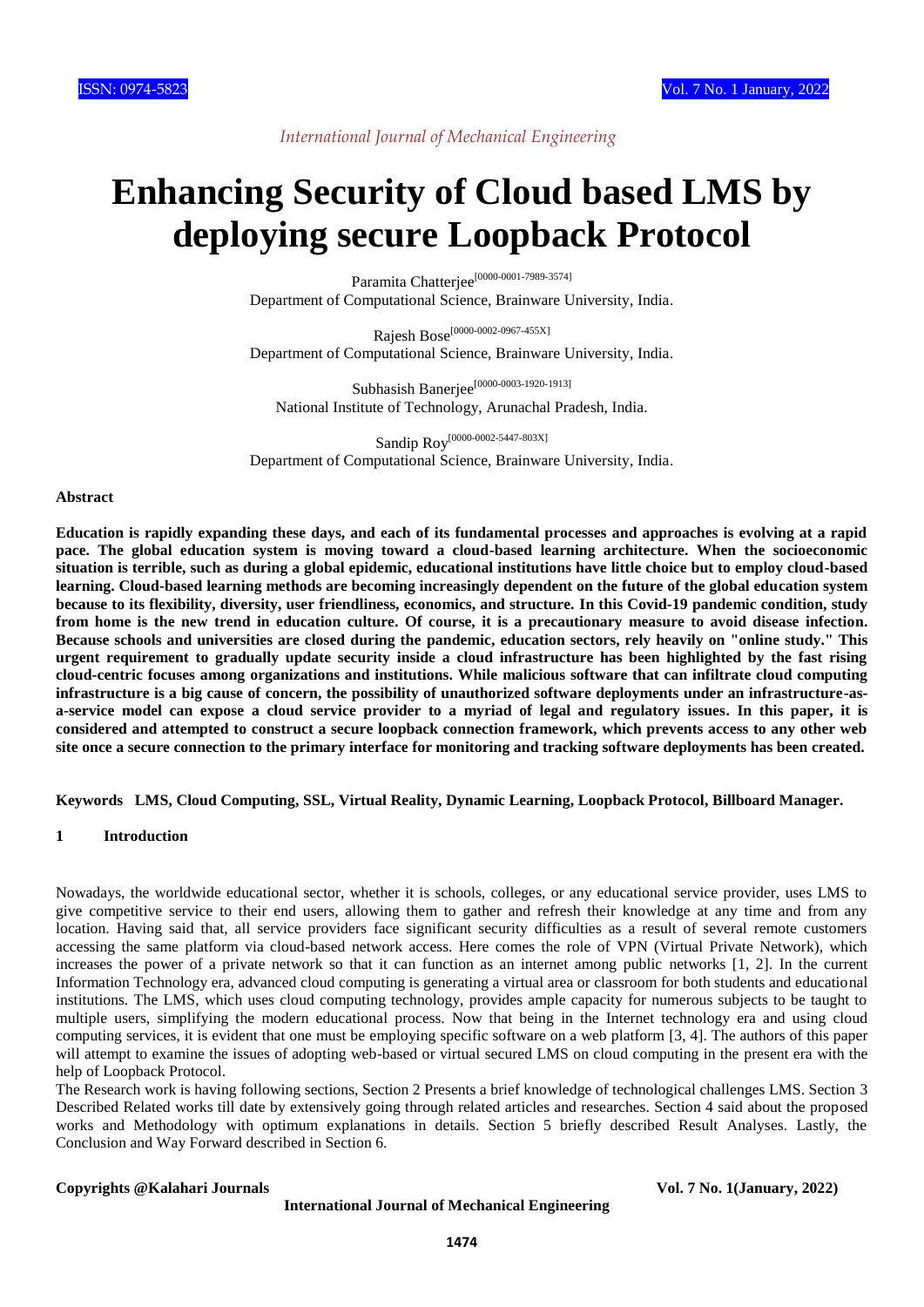## **2 Technological Challenges of Cloud Based LMS**

The notion of cloud computing received crucial governmental validation when the first US Chief Information Officer advocated the establishment of a cloud computing strategy for the US Government [5] in September 2009. As a result, the National Institute of Standards and Technology (or NIST) was tasked with migrating to cloud computing technology. However, formulating cloud computing standards and explaining the underlying concepts, as well as precisely defining security and privacy features in technical terms, were the most important focal areas that would control all cloud computing technologies from that point forward [5]. This is what drives improved system optimization, cost reduction, higher dependability, and stable operation.

# **2.1 Cloud Computing Services**

The cloud system, also known as cloud technology, is a unique technical approach that allows learners to participate in virtual learning or e learning sessions from any location at any time via an internet connection [6]. Together, clouds computing and elearning establish a virtual arena for teachers and students or learners to share their ideas [7]. In today's world, the educational system has been entirely transformed into a digital paradigm, with cloud-based learning management systems playing a significant role. Different types of cloud computing are developing at a breakneck pace around the world.

Public: The public cloud is the most prevalent sort of cloud computing, and as its name implies, the public cloud is open to all users. This form of cloud service is made available to the public across a network, with data being entered and kept on service providers' servers.

Private: A private cloud is controlled by a single company. The organisation maintains devices in the company's local data centre, which is handled by an internal staff in this approach.

Hybrid: The advantages of a public, private, and community cloud are combined in a hybrid cloud. It has all of the advantages of all forms of cloud computing deployments[8].

The cloud system is maintained or built using three levels of service structure/parameters. These are A. SaaS (Software as a Service) B. Platform as a Service (PaaS) and C. Infrastructure as a Service (IaaS).

The following figure 1 is showing different level of services provided by cloud computing service provider.



Fig. 1. different level of services[8]

# **2.2 LMS**

LMS stands for learning management system, and it is software that assists in the seamless operation of an e-learning platform. The students use the internet as a medium to learn at their own pace. It provides a platform for professors or guides to assess students by administering online exams and analysing their results [9]. LMS is mostly on on ever-evolving information technologies. Users or learners encounter a number of technological concerns, including security, suitable equipment, infrastructure, affordability, quality, and accuracy [10]. As a result, the user's technological acquisition is the challenge. The following image 2 depicts the universal acquisition of e-learning approaches and their mediums [11].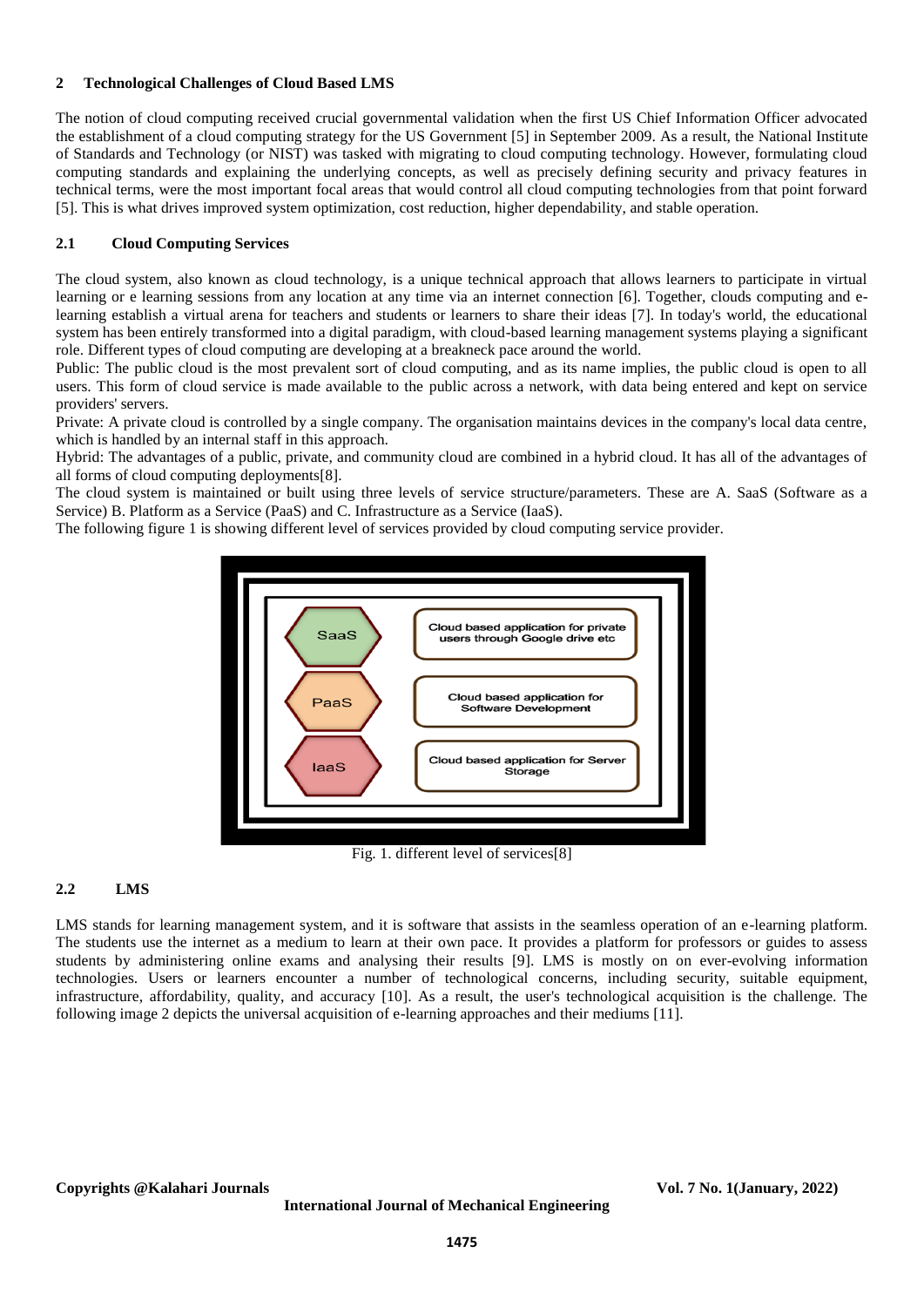

Fig. 2. learning methods and its mediums

# **Open Source vs. Cloud LMS**

The two most common types of LMS are Open Source LMS and Cloud LMS. Choosing the best LMS might be difficult at times. Users always select the LMS service they require based on price, features, and categories. Table 1 compares and contrasts two learning management systems.

| Open Source                                                            | Cloud Based                                     |
|------------------------------------------------------------------------|-------------------------------------------------|
| Having an open source code that users can access for free              | Managed by specific service provider with SaaS. |
| Customized for specific requirement                                    | Users can get specific user id and password     |
| Open to use model                                                      | Pay per user model                              |
| Cost effective for basic using, need to pay for additional<br>features | specific periodical cost involve                |
| It needs higher knowledge of coding and IT expertise                   | Plug n play model, user friendly                |
| Lack of dedicated service provider                                     | dedicated service provider                      |
| Example: Moodle                                                        | <b>Example: Google Classroom</b>                |

Table 1. Comparisons between open source and Cloud based LMSs

# **Benefits**

When educational institutes and companies struggle to cope with the e-learning model due to technical knowledge, expense, and maintenance, LMS provides a service provider to assist them by delivering the following services [12], as shown in table 2.

| ⋗                     | Effective cost                                                          |
|-----------------------|-------------------------------------------------------------------------|
| ➤                     | Minimum infrastructure                                                  |
| $\blacktriangleright$ | Maintenances and update the software                                    |
| $\triangleright$      | Safe platform                                                           |
| ➤                     | Creating both way communication environment between teacher and student |
| ➤                     | <b>Evaluation facilities</b>                                            |
| ➤                     | Date storage support                                                    |
| ↘                     | On time and any time access facilities                                  |
|                       |                                                                         |

Table 2. Benefits of using Cloud based LMSs

# **2.3 Security Aspect**

To avoid contamination during a pandemic, students and professors are continuing their studies from their own, geographically separate locations. Through cloud computing, they are all connected to a shared platform. This entire cloud-based technology allows users to access a vast and diverse database over the internet. Now that users are constantly dealing with large amounts of data, a data storage centre and its associated management system are unavoidable [13]. Storage device, software, hardware interfaces, and communication network make up the complete infrastructure. There are three sorts of participants in this cloud service paradigm. Service providers, programmers, and end users are the three groups. Service providers are in charge of maintaining and monitoring the service, as well as the infrastructural components. Programmers are in charge of delivering infrastructure-based services to end consumers. End customers use the full range of cloud service features over the internet to do personal and corporate duties from a variety of locations [14]. Now that several users are using the same platform in a cloud

### **Copyrights @Kalahari Journals Vol. 7 No. 1(January, 2022)**

#### **International Journal of Mechanical Engineering**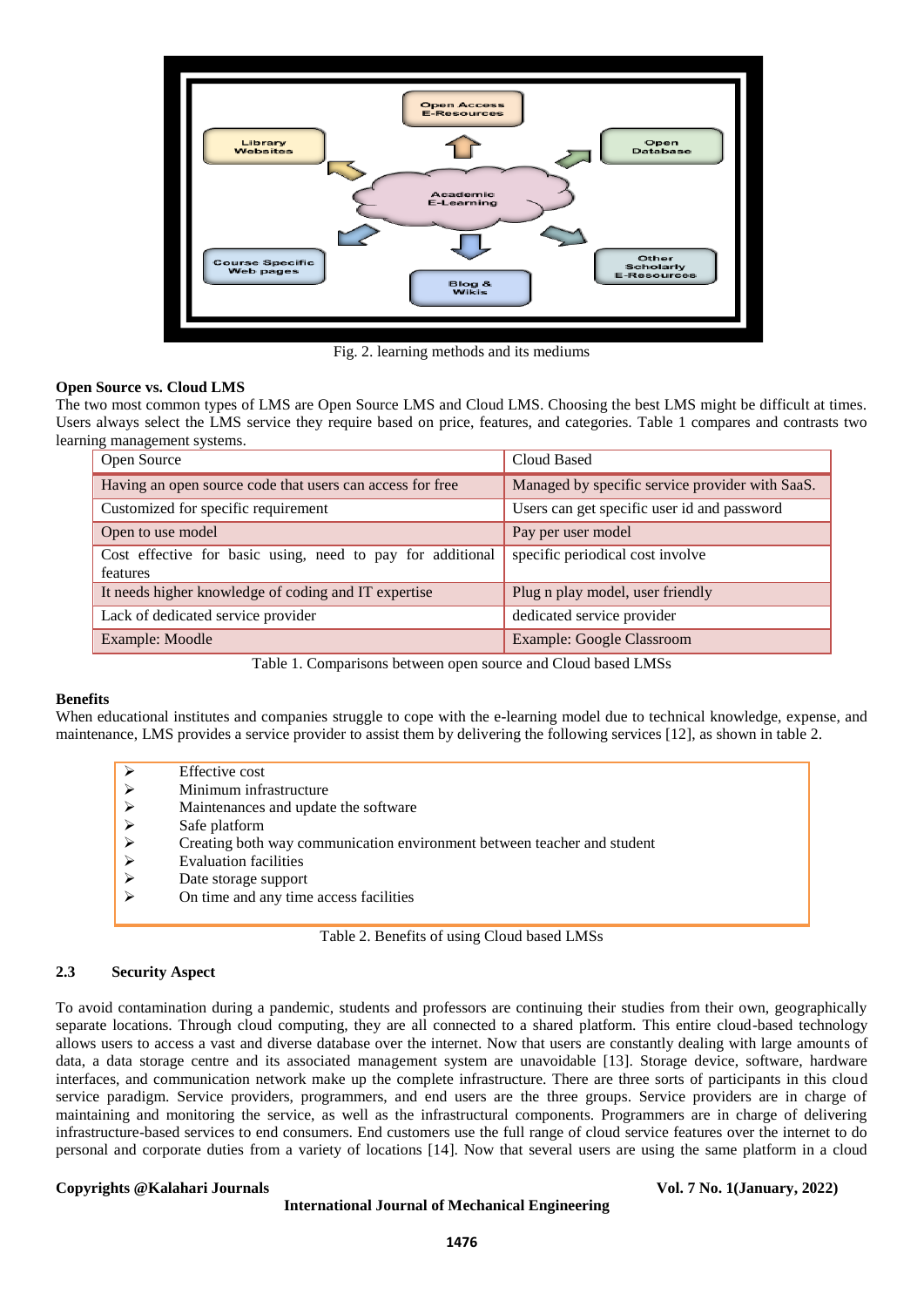service, there is a major issue about security. Because the cloud computing system is dependent on some technicalities, there are many security level protocols, such as SaaS, PaaS, and IaaS, that efficiently manage the security system. Table 3 shows the many sorts of hazards associated with cloud-based LMS.

| <b>Threats</b><br><b>LMS</b> [15] | and                                                          | other                                        | issues | associated                                                   | with                                                                           |     | <b>Cloud</b>                  | <b>Based</b>                      |
|-----------------------------------|--------------------------------------------------------------|----------------------------------------------|--------|--------------------------------------------------------------|--------------------------------------------------------------------------------|-----|-------------------------------|-----------------------------------|
| <b>Data Privacy</b>               |                                                              | Internet                                     |        | Application                                                  | <b>Personal Devices</b>                                                        |     | <b>CCE</b>                    |                                   |
| ✓<br>✓<br>✓<br>✓<br>✓             | Malfunctioning<br>Loss<br>Copying<br>Quality<br>Availability | Availability<br>Traffic<br>v<br>Service<br>✓ |        | Technology<br>✓<br>Infrastructure<br>$\checkmark$<br>Service | Infected<br>✓<br>devices<br>$\checkmark$<br>Malware<br>$\checkmark$<br>Hacking | old | ✓<br>✓<br>Infrastructure<br>✓ | Data Storage<br><b>IT</b><br>Cost |
|                                   |                                                              |                                              |        |                                                              |                                                                                |     |                               |                                   |

Table 3. Different types of threats relating cloud based LMS.

SSL VPN is the current trend, rather than classic VPN IP security, to provide more advanced security and execution on the network. Data protection and LMS application tunneling, on the other hand, are the smarter processes than data backup and network tunneling. The presence of a Service Level Agreement (SLA) is critical for maintaining stable internet latency. SSL VPN is considerably superior to other VPN technologies in terms of benefits. This provides a low-risk platform for remote users to connect to a private network via the SSL protocol, which is the successor to Transport Layer Security. SSL VPN provides a userfriendly interface in addition to security. The ultimate goal of SSL VPN is to provide service providers with a safe and reliable cloud connection so that end users can have secure, quick, and user-friendly access as well. The deployment and use of software licences that were purchased with on-premise deployment in mind is one of the primary hurdles for clients wishing to shift to the cloud from on-premise deployments [16]. This is especially important given that when it comes to cloud computing security and service level agreement issues, compliance is a major focus area [8]. Physical resources, data storage and retrieval facilities, virtual network infrastructure, and virtual operating systems are all part of a cloud service provider's IaaS duty. While this type of service model allows customers to install their own software and application tools, software licensing issues usually occur.

# **3 Related Work**

After reviewing a number of studies and reports on the subject, it was discovered that there are ongoing research and studies to improve the usability of cloud-based LMS while maintaining optimum security. Some articles and studies' points of view are listed below:

A paper [1] addressed the nontechnical issues that instructors and students experience while using a cloud-based LMS. The goal of this study [2] was to identify the primary myCourseVille interface flaws using a usability evaluation approach that included five usability characteristics on the student and teacher interfaces, as well as LMS software recommendations. User satisfaction levels were investigated in the research [3], as well as the necessity of using a cloud-based LMS in pandemic conditions and what parameters should be employed to improve user pleasure. The behavioural purpose of LMS in a COVID environment is stated and studied in paper [4. It provides a moderated examination of e-learning acceptance among Corona Virus-affected students. The focus of the study [9] was on cloud computing and its virtual platform technology, as well as its benefits and problems. Research [10] examined the evolution of LMS in terms of its use as a product or as a service, as well as how it aids the educational system. This research [11] examined the suggested cloud computing architecture based on LMSs for creating a virtual e-learning environment. The author of [12] seeks to come up with a recommended e-learning architecture that would help to correct the shortcomings in the present cloud-based learning system. As the number of learners grows in the next years, the top five elearning technologies covered in this article are expected to gain in popularity. With each passing day, the number of e-learners grows, and there are a limited number of tools available, each with its own set of pros and downsides, with some platforms being unnecessarily complex. Key characteristics of cloud computing, as well as its security and privacy, were discussed in [14]. The influence of the Covid-19 epidemic on Cloud Computing is explained in the study [15]. A cloud service provider can match any software licences installed by a customer within the allocated IaaS cloud region, according to paper [23]. The architecture is built around a secure loopback connection framework that prevents access to any other web site after establishing a secure connection to the principal interface for monitoring and tracking software deployments.

Various articles have represented the technical implementation and adaptability of digital learning in the twenty-first century, spanning educational establishments, students, and teachers. Various articles discuss the LMS paradigm, including course content, distribution, tracking, and technology augmentation. In this study, a few relevant publications are examined in order to continue the research.

# **Copyrights @Kalahari Journals Vol. 7 No. 1(January, 2022)**

**International Journal of Mechanical Engineering**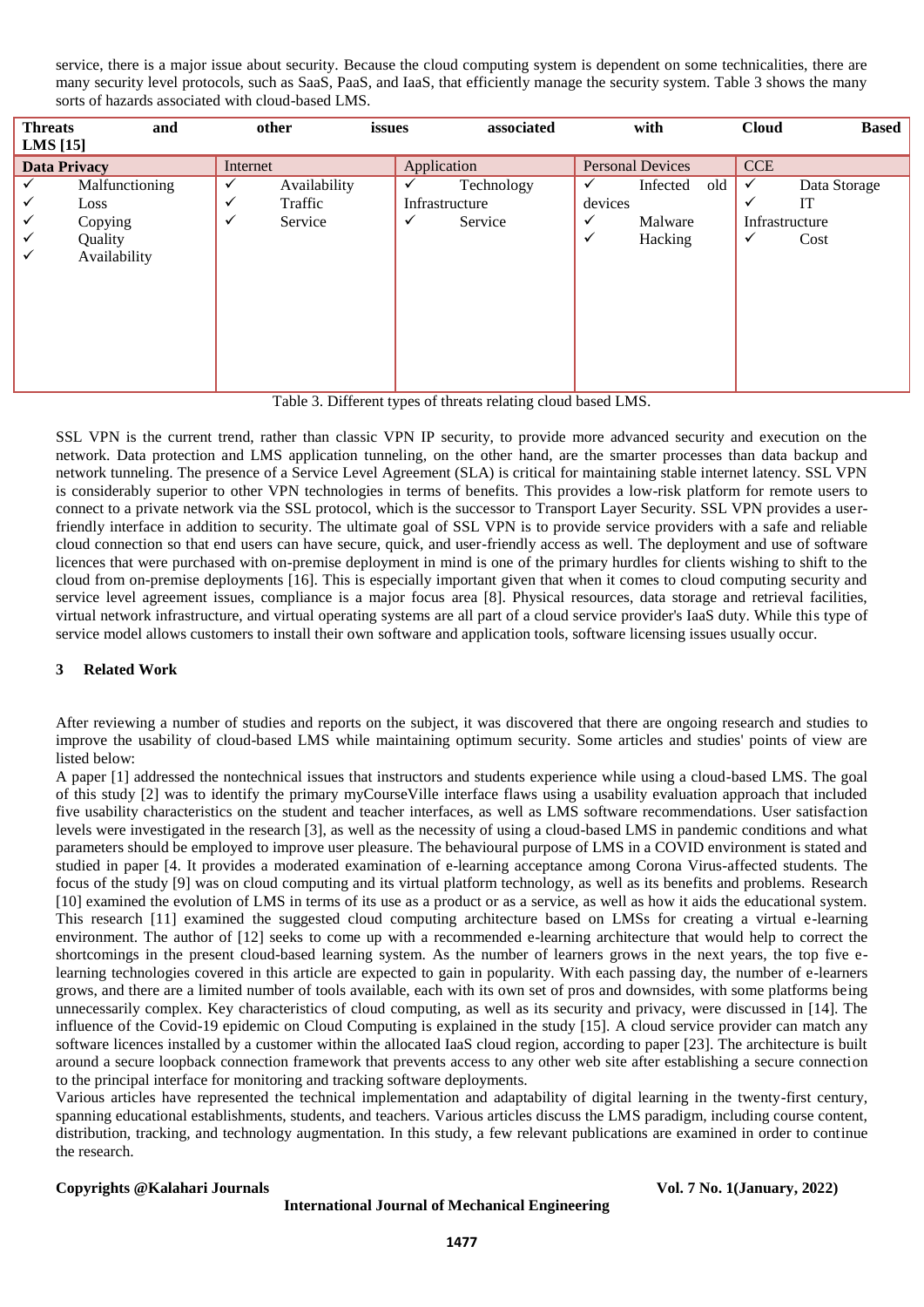#### **4 Proposed work and Methodology**

The purpose of this proposed project is to provide a cloud-based software licence agent monitoring and management system that is safe and web-based. In IaaS or PaaS modes, the proposed LMS architecture places software licences on virtual machines. The fundamental design integrates components from the Billboard Manager paradigm [17], [18] as the major licence collation and tracking system delivered in a cloud environment. The Billboard Manager and users logging into the SSL-augmented Software License Management System (SASLMS) [19] can establish a secure and dedicated link. Once an SSL connection has been established, the Billboard Manager will automatically configure the user's browser proxy to point at localhost with the IP address set to 127:0:0:1:3128. When this mode is activated, users will be able to access the software licencing administration web portal. Then, valid and authorised users can begin software licencing auditing and view the findings [20], [21]. This loopback approach's security has been demonstrated. According to experiments, once a person is hired by the Billboard Manager, they only have access to the secure gateway via which a link is established [32]. The suggested LMS Architecture Module is depicted in Figure 3, and the algorithms are depicted in Figures 4, 5.

|                                                                 | $\boxed{8}$ Learning Management System $\begin{array}{ccc} \mathbf{X} & \mathbf{G} \end{array}$ check internet speed - Google S: $\begin{array}{ccc} \mathbf{X} & \mathbf{+} \end{array}$ |                     | $-$ 0 $\times$<br>Ô                                                                                                                                                                                                                                                                                                                                 | X He Edit Selection View Go Ran Terminal Help        |                          | user Jog.php - Ims - Visual Studio Code                                                                                                                | $- 0$                                  |  |
|-----------------------------------------------------------------|-------------------------------------------------------------------------------------------------------------------------------------------------------------------------------------------|---------------------|-----------------------------------------------------------------------------------------------------------------------------------------------------------------------------------------------------------------------------------------------------------------------------------------------------------------------------------------------------|------------------------------------------------------|--------------------------|--------------------------------------------------------------------------------------------------------------------------------------------------------|----------------------------------------|--|
| $\leftarrow$ $\rightarrow$ C © localhost/Ins/admin/user_log.php |                                                                                                                                                                                           |                     | $\begin{picture}(20,20) \put(0,0){\line(1,0){10}} \put(15,0){\line(1,0){10}} \put(15,0){\line(1,0){10}} \put(15,0){\line(1,0){10}} \put(15,0){\line(1,0){10}} \put(15,0){\line(1,0){10}} \put(15,0){\line(1,0){10}} \put(15,0){\line(1,0){10}} \put(15,0){\line(1,0){10}} \put(15,0){\line(1,0){10}} \put(15,0){\line(1,0){10}} \put(15,0){\line(1$ | <b>EXPLORER</b><br>ρ                                 |                          | R footesthe R nedestphp R debboardphp R use books X                                                                                                    | $\square$                              |  |
| El Apps M Gmail @ YouTube @ Maps @ Educatic (Dashboar           |                                                                                                                                                                                           |                     | <b>B</b> Feating list                                                                                                                                                                                                                                                                                                                               | <b>OPEN EDITORS</b><br>R footer.php admin            | admin > # use_log.php    |                                                                                                                                                        |                                        |  |
| Learning Management System                                      |                                                                                                                                                                                           |                     | Mon Bhatacharya .                                                                                                                                                                                                                                                                                                                                   | R nadarphp admin<br>R dishboardphp admin             |                          | <div class="spar9" id="content"><br/><div class="rov-fluid"></div></div>                                                                               |                                        |  |
|                                                                 |                                                                                                                                                                                           |                     |                                                                                                                                                                                                                                                                                                                                                     | X * usr, logglip atinin                              |                          | cl-block->>                                                                                                                                            |                                        |  |
| <b>#</b> Dethoard                                               | Users Log List                                                                                                                                                                            |                     |                                                                                                                                                                                                                                                                                                                                                     | C. C. O. 0<br>$\times$ LMS<br>student_table_reg.php  | 12<br>$-11$              | ofiv id "block_bg" class "block"><br><div class="navbar navbar-inner block-header"><br/><div class="nuted pull-left">Users tog List</div></div>        |                                        |  |
| <b>B</b> Subject                                                | 10 v records per page                                                                                                                                                                     |                     | Search                                                                                                                                                                                                                                                                                                                                              | R student table unreachp<br>R student tableaba       | 15<br>$\overline{16}$    | cidiv><br><div class="block-content collapse in"></div>                                                                                                |                                        |  |
| <sup>替</sup> Oass                                               | DATELOGN                                                                                                                                                                                  | A DATE LOGOUT       | <b>USERNAME</b>                                                                                                                                                                                                                                                                                                                                     | <sup>*</sup> studentsphp<br>Reabject sidebarpho      | 17<br>18                 | <table "0"="" border="0" cellpadding="" cellspacing="" class="table" id="example"></table>                                                             |                                        |  |
| Adnin Users                                                     | 2013/8-01 11:57:33                                                                                                                                                                        | 2013-1-18 10:33:54  | admin                                                                                                                                                                                                                                                                                                                                               | R subjectsphp<br>R tracher sidebaraho                |                          | cthead>                                                                                                                                                |                                        |  |
| <b>Department</b>                                               | 203105095209                                                                                                                                                                              | 2013-1-18 10:33:54  | admin                                                                                                                                                                                                                                                                                                                                               | R teachersalto                                       |                          | (tr)<br><th>Date Login</th>                                                                                                                            | Date Login                             |  |
| ₩ Studerts                                                      | 203108104109                                                                                                                                                                              | 203-5-8103354       | admin                                                                                                                                                                                                                                                                                                                                               | meg_students.php<br>R use log sidebarphy             | $\overline{\mathcal{U}}$ | ctholate logarts/th<br><th>Username(/th&gt;</th>                                                                                                       | Username(/th>                          |  |
| <b>普</b> Teachers                                               | 2013-11-12 22 53 05                                                                                                                                                                       | 2013-1-18 10:33:54  | admin                                                                                                                                                                                                                                                                                                                                               | <sup>m</sup> use loapho<br>$3 + 46$                  | $\gamma$                 |                                                                                                                                                        |                                        |  |
| <b>O</b> Downloadsbie Materials O                               | 2013-11-13 07:07:04                                                                                                                                                                       | 2013-1-18 10:33:54  | admin                                                                                                                                                                                                                                                                                                                                               | R double                                             |                          | (/tr)<br>dthead                                                                                                                                        |                                        |  |
| <b>O</b> Uploaded Assignments ©                                 | 2013-1-13 13:07:58                                                                                                                                                                        | 2013-1-18 10:33:54  | admin                                                                                                                                                                                                                                                                                                                                               | Read amouncement save php<br>add_anouncement.php     |                          | ctbalp<br>chhp                                                                                                                                         |                                        |  |
| <b>D</b> Content                                                | 203-1-13 13:30:45                                                                                                                                                                         | 2013-1-18 10:33:54  | admin                                                                                                                                                                                                                                                                                                                                               | R add assignment savepho<br># add_assignment.php     | $\upsilon$               | Suser query = mysqli query(\$conn,"select * from user log order by user log id ")or die(mysqli err<br>while(\$row - mysqli fetch array(\$user_query)){ |                                        |  |
| n User Log                                                      | 203-8-152520                                                                                                                                                                              | 2013-11-18 10:33:54 | admin                                                                                                                                                                                                                                                                                                                                               | Radd class action php                                |                          | \$id = \$row['user log id'];                                                                                                                           |                                        |  |
| <b>D</b> Activity Log                                           | 203-8-B 15:46:28                                                                                                                                                                          | 2013-11-18 10:33:54 | admin                                                                                                                                                                                                                                                                                                                                               | R add class event php<br>R add classato              |                          | dr.                                                                                                                                                    |                                        |  |
| School Year                                                     | 2013-1-13 16:04:10                                                                                                                                                                        | 2013-1-18 10:33:54  | admin                                                                                                                                                                                                                                                                                                                                               | # add downloadable save php<br># add downloadablephp |                          |                                                                                                                                                        |                                        |  |
| 图 Colendar of Events                                            | Showing 1 to 10 of 93 entries                                                                                                                                                             |                     | + Previous 1 2 3 4 5 Next+                                                                                                                                                                                                                                                                                                                          | R ald questionphp<br>Readd quiz to class php         | $\overline{\mathcal{N}}$ | <td><?php echo \$row['usemane']; ?></td>                                                                                                               | php echo \$row['usemane']; ?           |  |
|                                                                 |                                                                                                                                                                                           |                     |                                                                                                                                                                                                                                                                                                                                                     | R add guizaho<br>R add student action.php            | $\mathbb{R}^n$           |                                                                                                                                                        |                                        |  |
|                                                                 |                                                                                                                                                                                           |                     |                                                                                                                                                                                                                                                                                                                                                     | <b>OUTLINE</b>                                       |                          | (thody)                                                                                                                                                |                                        |  |
|                                                                 |                                                                                                                                                                                           |                     |                                                                                                                                                                                                                                                                                                                                                     | 0点0                                                  |                          |                                                                                                                                                        | Lt1.Cd1 TabSar4 UTF-8 ONF PHP R C      |  |
| $\mathbf{F}$ $\rho$ Type here to search                         | $0 = 0.00000000$                                                                                                                                                                          |                     | $\begin{bmatrix} 0 & 0 & 0 \end{bmatrix}$ and $\begin{bmatrix} 0 & 0 \end{bmatrix}$ and $\begin{bmatrix} 0 & 0 \end{bmatrix}$ and $\begin{bmatrix} 0 & 0 \end{bmatrix}$                                                                                                                                                                             | $\Box$ $\rho$ Type here to search                    |                          | $0 \times \mathbf{m}$                                                                                                                                  | ● ^ 0 8 4 4 8 86 $\frac{134}{10.6322}$ |  |

Fig. 3. Proposed LMS Architecture Module (ADMIN LOG ACTIVITIES)

# **Step1: Start**

**Step 2: Initiate Billboard Manager** Step 3: Check for Connected VMS within Cloud LMS Architecture by BILLBOARD Manager Step 4: Check for VM Hardware, Install Agent to detect Software and Keys **Step 5: Collect, Collate data, Push to Storage Step 6: Pull Existing Data** Step 7: Match and set alert for changed in configuration in any VM **Step 8: Accept, Input for user Authentication** Step 9: Use browser Host secured by 127.0.0.1 over HTTPS **Step 10: Checking Browser Security and User credential Step 11: Input User request for Report Step12: Stop** 

Fig. 4. Algorithm for Secured loopback connection framework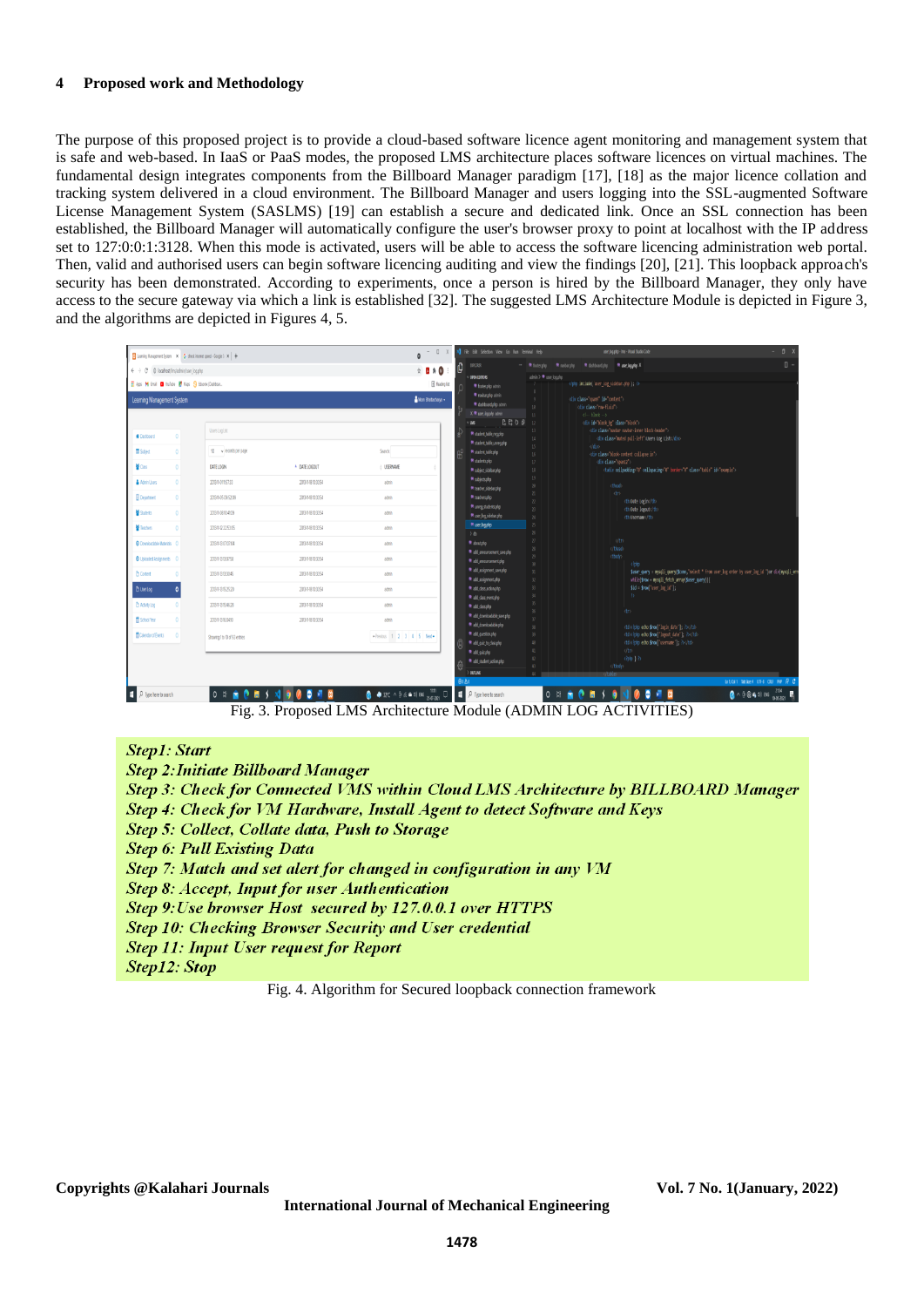Step 1: Installing the proposed SSL box Step 2: Creating a Signed Certificate Step 3: Installing licenses on the box **Step 4: Creating A virtual LMS Server Step 5: Creating Local Users and Groups** Step 6: Configuring a Name LMS Server for the box **Step 7: Configuring Name Resolution Step 8: Browser Plug-In** Step 9: Assembling of Both Access Gateway Appliances in HA(High Availability) Mode Fig. 5. Algorithm for Secured Remote Access of Cloud Based LMS (With Citrix Access Gateway Box)

# **5 Result**

Students and teachers each have their own logins. Students must initially register in the system before moving on to the next phase. Users who have not registered will not be able to use any of the system's features. After logging in, students can view/download course materials and assignments, submit assignments, give comments, and interact with other students and teachers. Teachers can upload course materials and assignments for students, see or download submitted assignments, assess or mark them, and leave comments after logging into their own profile. Finally, users must logout of the system after finishing their obligations in their different accounts for security reasons. In the proposed approach, the Billboard Manager is utilised to find all underlying virtual machines built by a cloud service provider to provide IaaS and PaaS services [22]. The first component of our proposed paradigm is a software licencing detection tool that analyses individual virtual machines. This helps the primary Billboard Manager Engine inventory and update indexed databases that detail the hardware specs and licences used in each virtual machine. The second component of our proposal is the Billboard Manager engine, which is a multi-factor gateway that provides SSL services. In a database made up of tables, the Billboard Manager also maintains track of user accounts, biometric data, virtual machine information, software licensed data, and history.

# **6 Conclusion and Way Forward**

In this situation where online education is only way to continue with total education system as Covid -19 pandemic is still existing in whole World, it is utmost important to have proper security measures to have safe log in and accessing the online medium. For that the optimum protocol is to be amended. To keep in mind the security part, author has tried to give few recommendations as loopback protocol to have safe access to internet and have online education.

### **Reference**

1. Ajayi, A., Akai, S.: Effect of Cloud Based Learning Management System on The Learning Management System Implementation Process. SIGUCCS '19: Proceedings of the ACM SIGUCCS Annual Conference, pp. 176–179. ACM (2019)

2. Phongphaew, N., Jiamsanguanwong, A.: Usability Evaluation on Learning Management System. Proceedings of the AHFE 2017 International Conference on Usability and User Experience, July 17-21, 2017, The Westin Bonaventure Hotel, Los Angeles, California, USA, pp. 39-48. Springer (2018).

3. Pandey, D., Ogunmola, G., Enbeyle, W., Abdullahi, M., Pandey, B., Pramanik, S.: COVID-19: A Framework for Effective Delivering of Online Classes During Lockdown. Human Arenas, Springer 1-15 (2021).

4. Raza, Syed A., Qazi, W., Khan, K., Salam, J.: Social Isolation and Acceptance of the Learning Management System (LMS) in the time of COVID-19 Pandemic: An Expansion of the UTAUT Model. Journal of Educational Computing Research. 59(2),183- 208 (2020).

5. Simmon E., Bohn R.: An Overview of the NIST Cloud Computing Program and Reference Architecture. Proc. 19th ISPE, Int. Conf. on Concurrent Engineering, pp. 1119 – 1129 (2012).

6. Roy, S., Bose, R., Sarddar, D.: Self-servicing energy efficient routing strategy for smart forest. Brazilian Journal of Science and Technology 3(13) (2016).

7. Chakraborty, S., Bose, R., Roy, S., Sarddar, D,:Auditing Deployed Software Licenses on Cloud Using a Secure Loopback Protocol. International Journal of Recent Technology and Engineering 8(3),  $1 - 5(2019)$ .

8. Chatterjee, P., Bose, R., Roy, S.:A Review on Architecture of Secured Cloud Based Learning Management System .Journal of Xidian University 14(7), 365-376 (2020).

9. Aldheleai , H. F., Ubaidullah, M , Alammari, A.,:Overview of Cloud –based Learning Management System*,.* International Journal of Computer Applications (0975-8887).Vol.162, No.11 , pp. 41-46 .DOI:10.5120/ijca2017913424 (2017).

#### **Copyrights @Kalahari Journals Vol. 7 No. 1(January, 2022)**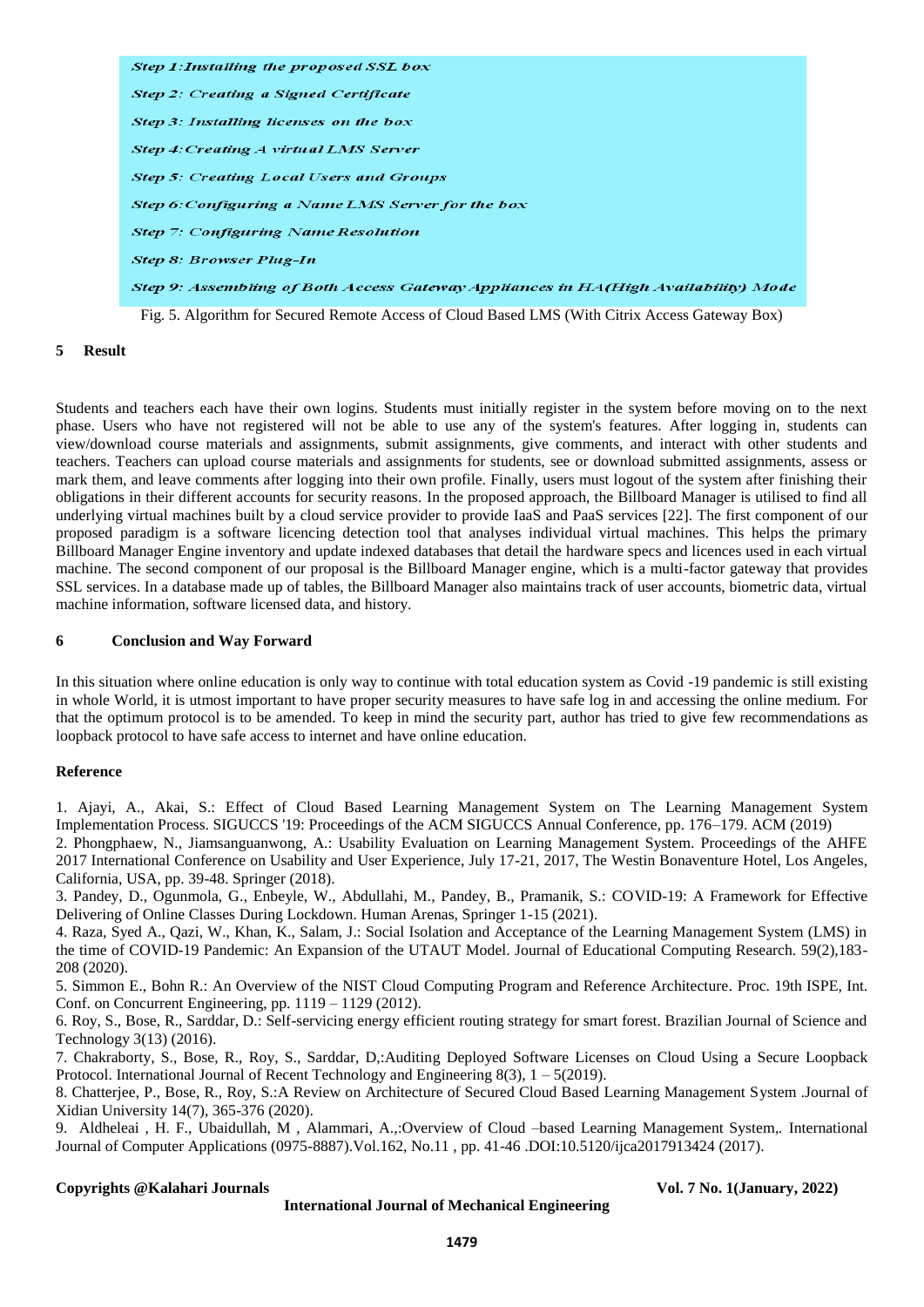10. Turnbull, D., Chugh, R., Luck , J.,: Learning Management Systems: An Overview, A.Tatnall (ed.), Encyclopedia of Education and Information Technologies. DOI: 10.1007/978-3-319-60013-0\_248-1(2019).

11. Qwaider,W. , :A Cloud Computing Based Learning Management Systems (LMSs) Architecture*.* International Journal of Computing and Network Technology .Int.J.Com.Net.Tech.5, No. 2 pp. 51-58.ISSN(2210-1519 (2017).

12. Siddiqui, S. T., Alam, S., Khan, Z. A., Gupta A. :Cloud-Based E-Learning: Using Cloud Computing Platform for an Effective E-Learning. Proceedings of ICSICCS-2018. DOI:10.1007/978-981-13-2414-7\_31 (2018).

13. Kacha, L., Zitouni ,A., *:*An Overview on Data Security in Cloud Computing.Advances in Intelligent Systems and Computing 661,pp 250-260.DOI: 10.1007/978-3-319-67618-0\_23.( 2018).

14. Brandao, P. R.: Cloud Computing Security.International Journal of Computer Science And Technology(IJCST). Vol.10, Issue 1, pp 26-32.ISSN: 0976-8491(2020).

15. Alashhab, R., Anber, M., Singh ,M. M. , Leau ,Y, Al-Sai Z, Alhayja'a,S. A.,:Impact of coronavirus pandemic crisis on technologies and cloud computing applications.,Journal of Electronic Science and Technology.100059.ISSN: 1674- 862X.Elsevier(2020).

16. Sarddar, D., Roy, S., Bose, R.:An Efficient Edge Servers Selection in Content Delivery Network Using Voronoi Diagram. International Journal on Recent and Innovation Trends in Computing and Communication 2(8), 2326 – 2330 (2014).

17. Bose, R., Roy, S., Sarddar, D.,: User Satisfied Online IaaS Cloud Billing Architecture with the Help of Billboard Manager. International Journal of Grid Distribution Computing, vol.8, no. 2, pp. 61–76 (2015).

18. Bose, R., Roy, S., Sarddar, D.,: A Billboard Manager Based Model That Offers Dual Features Supporting Cloud Operating System And Managing Cloud Data Storage. International Journal of Hybrid Information Technology, vol. 8, no. 6, pp. 229 – 236(2015).

19. Aissaoui - Mehrez, H., Urien P., Pujolle, G.: Framework implementation based on grid of smart cards to authenticate users and virtual machines. Proc. of the 11th Int. Conf. IEEE Security and Cryptography, pp. 1–6(2014).

20. Shrivastava, S. K., Kumar, P, Pandey , A.N.,: Impact of Software Licenses in Cloud Computing based E-Governance Initiatives. Proc. of the 4thInt. Conf. CSNT, (2014).

21. Kiyomoto ,S., Rein ,A., Nakano, Y., Rudolph ,C.., Miyake ,Y.,:LMM: A common component for software license management on cloud. Proc. of the IEEE Int. Conf. on Security and Cryptography(2013).

22. Roy, S., Sarddar, D.: The Role of Cloud of Things in Smart Cities. International Journal of Computer Science and Information Security, vol. 14, no. 11, pp. 683 – 698(2016).

23.Chakraborty , S., Roy, S., Bose, R., Sarddar, D.: Auditing Deployed Software Licenses on Cloud using a Secure Loopback Protocol. International Journal of Recent Technology and Engineering 8(3), 5159-5163 (2019).

24. Chatterjee, P., Mukherjee, S.,Bose, R., Roy, S.:A Review on Information Security in Cloud Based System during Covid -19 pandemic .Brainwave, Brainware University 2(1), 60-69 (2021).

25. Ellman, J., Lee, N., Jin, N.: Cloud computing deployment: a cost-modeling case-study. Wireless Netw, pp. 1 – 8(2018).

26. McRoberts ,M.: Software Licensing in the Cloud Age. International Journal of Soft Computing and Software Engineering, vol. 3, no. 3, pp. 395 – 402(2013).

27. Favale, T., Soro, F., Trevisan, M., Drago, I., Mellia, M.:Campus traffic and e-learning during Covid-19 pandemic. Computer Networks (2020).

28. Cornetto, G., Mateos, J., Touhafi, A. et al.:Design ,simulation and testing of a cloud platform for sharing digital fabrication resources for education. Journal of Cloud Computing 8(12) (2019).

29. Guo,Y., Mohamed, I., Abou-Sayed, O. et al.: Cloud Computing and Web Application Based remote real-time monitoring and data analysis : slurry injection case study, Onshore USA. Journal of Petroleum Exploration and Production Technology 9, 1225- 1235 (2019).

30. He, G., Xu, B., Zhu, H.: AppFA: a novel approach to detect malicious android applications on the network. Security and Communication Networks. (2854728), 1-15 (2018).

31. Sarkar, I., Pal, B., Datta, A., Roy, S.: Wi-Fi Based Portable Weather Station for Monitoring Temperature , Relative Humidity , Pressure,Precipitation , Wind Speed and Direction. Information and Communication Technology for Sustainable Development.Advances in Intelligent Systems and Computing, Springer 933,pp.399-404(2020).

32. Bose, R., Roy, S., Sarddar , D.: A Billboard Manager Based Model That Offers Dual Features Supporting Cloud Operating System And Managing Cloud Data Storage. International Journal of Hybrid Info. Tech.. 8,229-236(2015).

33. Irfan, Osama Mohamed. "INFLUENCE OF SPECIMEN GEOMETRY AND LUBRICATION CONDITIONS ON THE COMPRESSIONBEHAVIOR OF AA6066 ALUMINUM ALLOY." International Journal of Mechanical Engineering (IJME) 5.1 (2015): 14-24.

34. Reddy, P. RAVINDER, and M. Saikiran. "Aerodynamic Analysis of Return Channel Vanes in Centrifugal Compressors." International Journal of Mechanical Engineering (IJME), 5.1, (2016) 73-82

35. El-Shennawy, M., et al. "Effect of boron content on metallurgical and mechanical characteristics of low carbon steel." International Journal of Mechanical Engineering 5.2 (IJME) (2016): 1-14

36. El–Shennawy, M., et al. "Heat treatment effect on micro–alloyed low carbon steel with different Boron content." International Journal of Mechanical Engineering (IJME) 5.4 (2016): 9-20.

37. Rathod, C. H. A. N. D. A. R., and GONDI KONDA Reddy. "Experimental investigation of angular distortion and transverse shrinkage in CO2 arc welding process." International Journal of Mechanical Engineering, IJME)5 5.4 (2016) 21-28